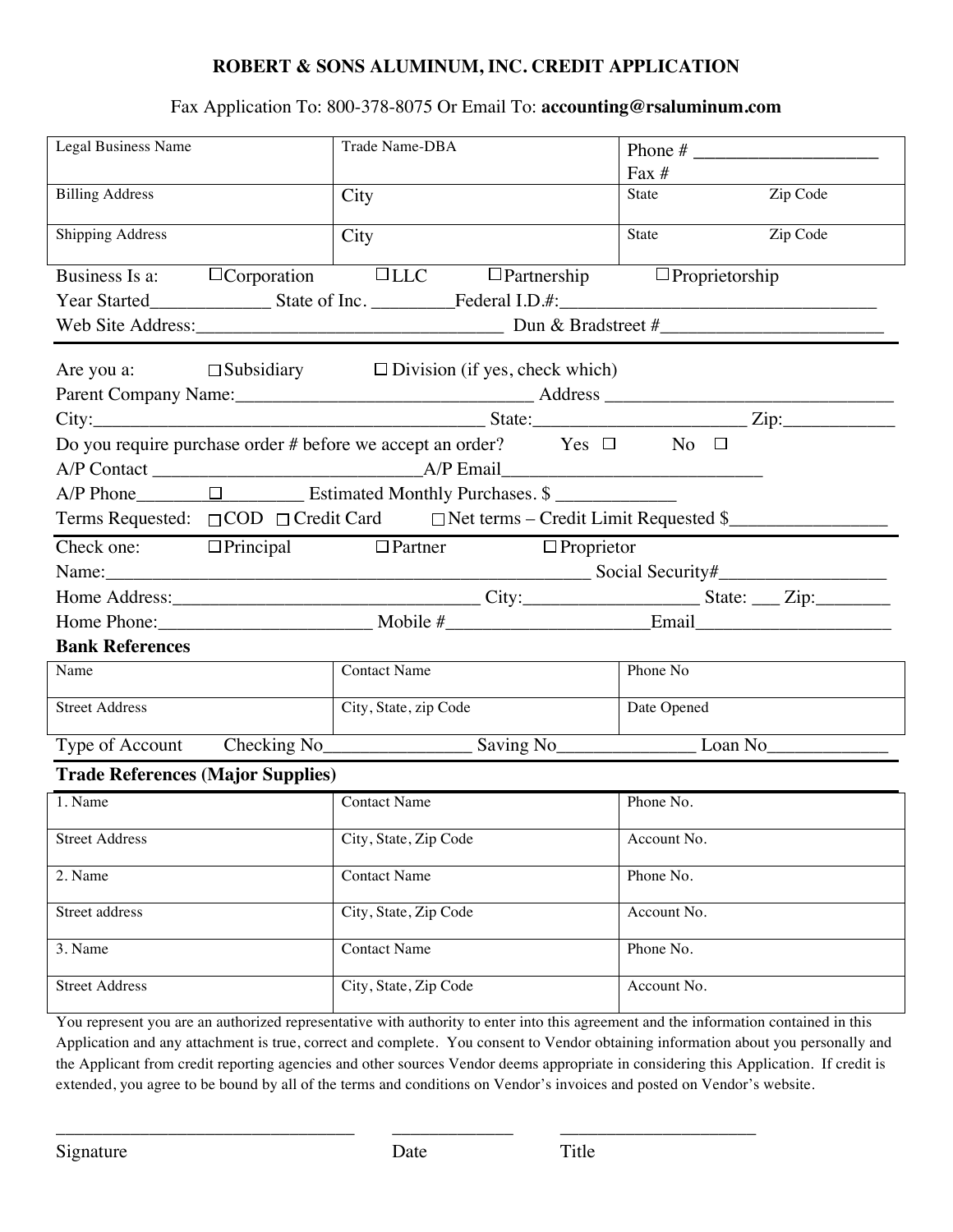## *CREDIT INQUIRY AUTHORIZATION*

# **TO ALL CONSUMER REPORTING AGENCIES AND TO ALL CREDITORS AND DEPOSITOIRES OF THE UNDERSIGNED**

**Please be advised that the undersigned client has given an application to Robert and Sons Aluminum, Inc. requesting an extension of credit. Therefore, the undersigned herby authorizes you to make a consumer report and/or a discloser to RSA or any employee thereof. Please accept this as my authorization to provide RSA with the information needed to approve my request. If you have any questions or require any additional information please call me at the number provided below.**

**A photo copy of this authorization bearing the signature(s) of the undersigned may be deemed to be an equivalent of the original hereof and may be used as a duplicate original.**